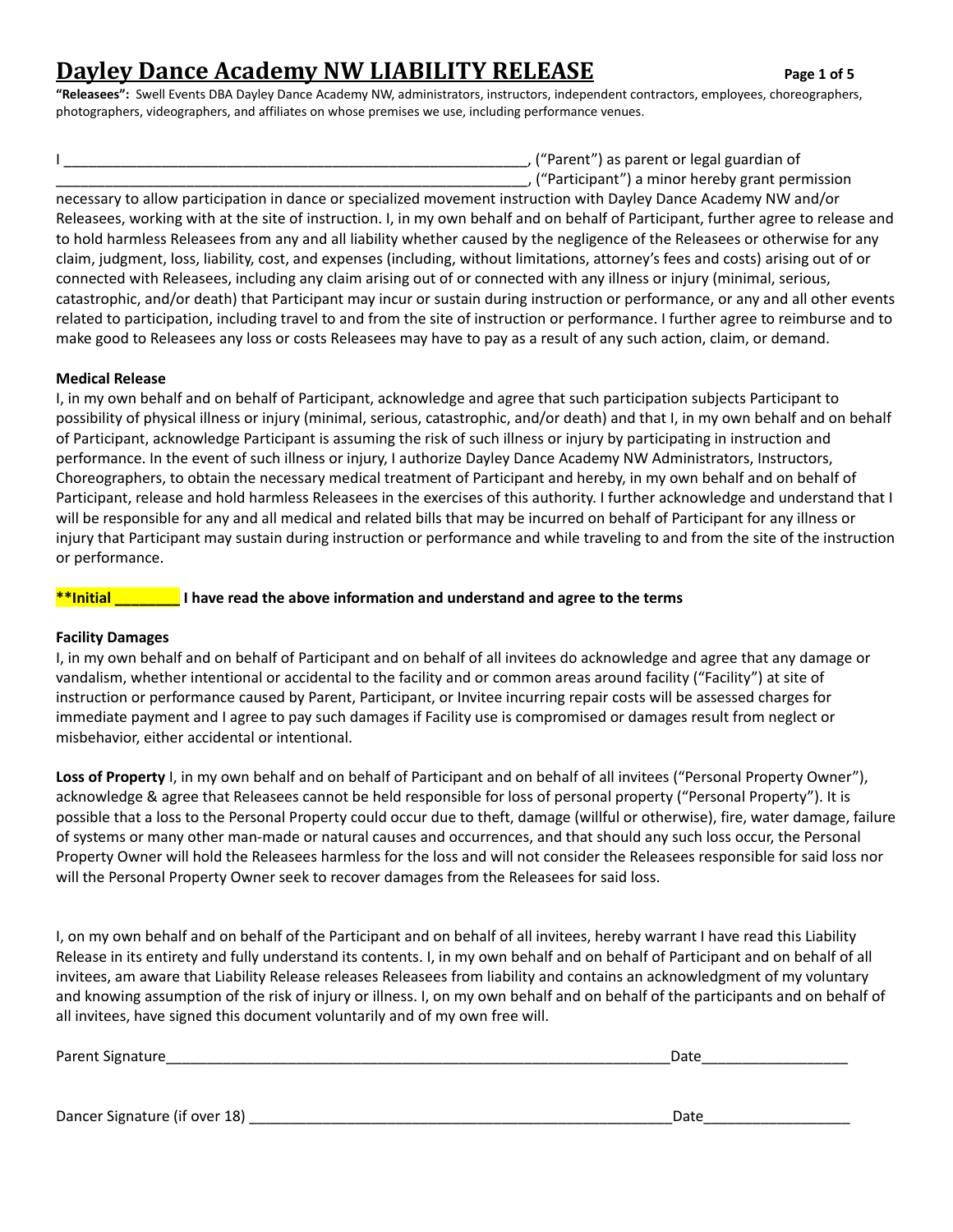#### FIRST CLASS:

Returning Students will be provisionally placed in class based on an evaluation from the previous academic year. However, the teacher has the authority to reassign a class level, following an evaluation of the student's first class.

#### OBSERVING CLASSES:

Family and friends are invited to observe the last 10 minutes of classes only when a special invitation has been granted. Individuals not registered for the class will be expected to remain outside the classroom during instruction to help our dancers and instructors maintain focus.

#### TRIAL CLASSES:

DDANW provides students an opportunity to participate in a class before registering. This class is considered a Trial Class and there is a drop-in fee for each one taken. If a student registers for the class that they participated in the fee is then credited toward their tuition. If a student takes multiple Trial Classes, only the fee for the class(es) they register for will be credited. Trial fees are non-refundable.

#### ABSENCES:

Good attendance is imperative to a dancer's progress. DDANW administration and faculty appreciate advance notice of necessary absences. Students will be allowed four make-up classes at or below their level for each class they are registered for. Students with inconsistent attendance may be dismissed from their class and/or moved to another class. Failure to attend regularly may result in removal from performances.

#### TARDINESS:

The slow warm-up of muscles is crucial to the prevention of injury. Students more than 10 minutes late may be asked by their teacher to sit and observe the class or take time to warm up on their own.

#### MAKE-UP CLASSES:

Students are entitled to 4 make-up classes per class they are enrolled in. Make-up slips should be obtained from DDANW office prior to the make-up class. Make-up slips are also found online. Dancers may not use make-ups to enroll in a new class. Make-up classes cannot be used during May or June prior to June Showcase, unless the dancer is doing a make-up in a non-performance class. Note: there may not be a make-up class available for the same genre class depending on enrollment capacity.

INJURY OR LOSS OF PROPERTY: The risk of injury exists in any physical activity. Please consider this before enrolling your child. DDANW cannot be held responsible for personal injury or loss of property. Personal possessions should not be left in the lobby or restrooms under any circumstances; this includes Cell Phones and Chargers.

#### BULLYING:

If you feel you are a victim or witness of bullying, tell an adult you trust; your teacher, parent, or administrator in the DDANW office. Do not fight back or join in any bullying. DDANW is a Bully Free Zone. Those individuals, who choose to be violent or intimidate others verbally or by using harsh body language, will be suspended from the studio with an obligation to continue paying tuition for 30 days until a decision is made by DDANW regarding a return to classes.

#### PHOTOS AND/OR VIDEOS POLICY:

In registering your child, we have your permission to use class, studio, or performance photos/film in marketing, publication, editorial, art projects, or other uses deemed appropriate by DDANW, and agree to the "Photograph/Film Release'' below. If you object, please submit your objection in writing at the time of registration. Parents may only take photos or videos on observation days with the approval of the instructor and DDANW Administration.

**Photograph/Film Release**: I grant Dayley Dance Academy NW, Mark Dayley Photography and Associates ("DDANW") the absolute and irrevocable right and unrestricted permission concerning any photographs that DDA has taken or may take of me or my minor child ("Dancer") or in which Dancer may be included with others, to use, reuse, publish, and republish the photographs or video ("Photographs") in whole or in part, individually or in connection with other material, in any and all media now or hereafter known, including the internet, and for any purpose whatsoever, specifically including illustration, promotion, art, editorial, advertising, and trade, without restriction as to alteration; and to use Dancer name in connection with any use if DDANW so chooses. I release and discharge DDANW from any and all claims and demands that may arise out of or in connection with the use of the Photographs, including without limitation any and all claims for libel or violation of any right of publicity or privacy. This authorization and release shall also inure to the benefit of the heirs, legal representatives, licensees, and assigns of DDANW, as well as the person(s) for whom DDANW took the Photographs.

Parent Signature\_\_\_\_\_\_\_\_\_\_\_\_\_\_\_\_\_\_\_\_\_\_\_\_\_\_\_\_\_\_\_\_\_\_\_\_\_\_\_\_\_\_\_\_\_\_\_\_\_\_\_\_\_\_\_\_\_\_\_\_\_\_\_\_\_\_Date\_\_\_\_\_\_\_\_\_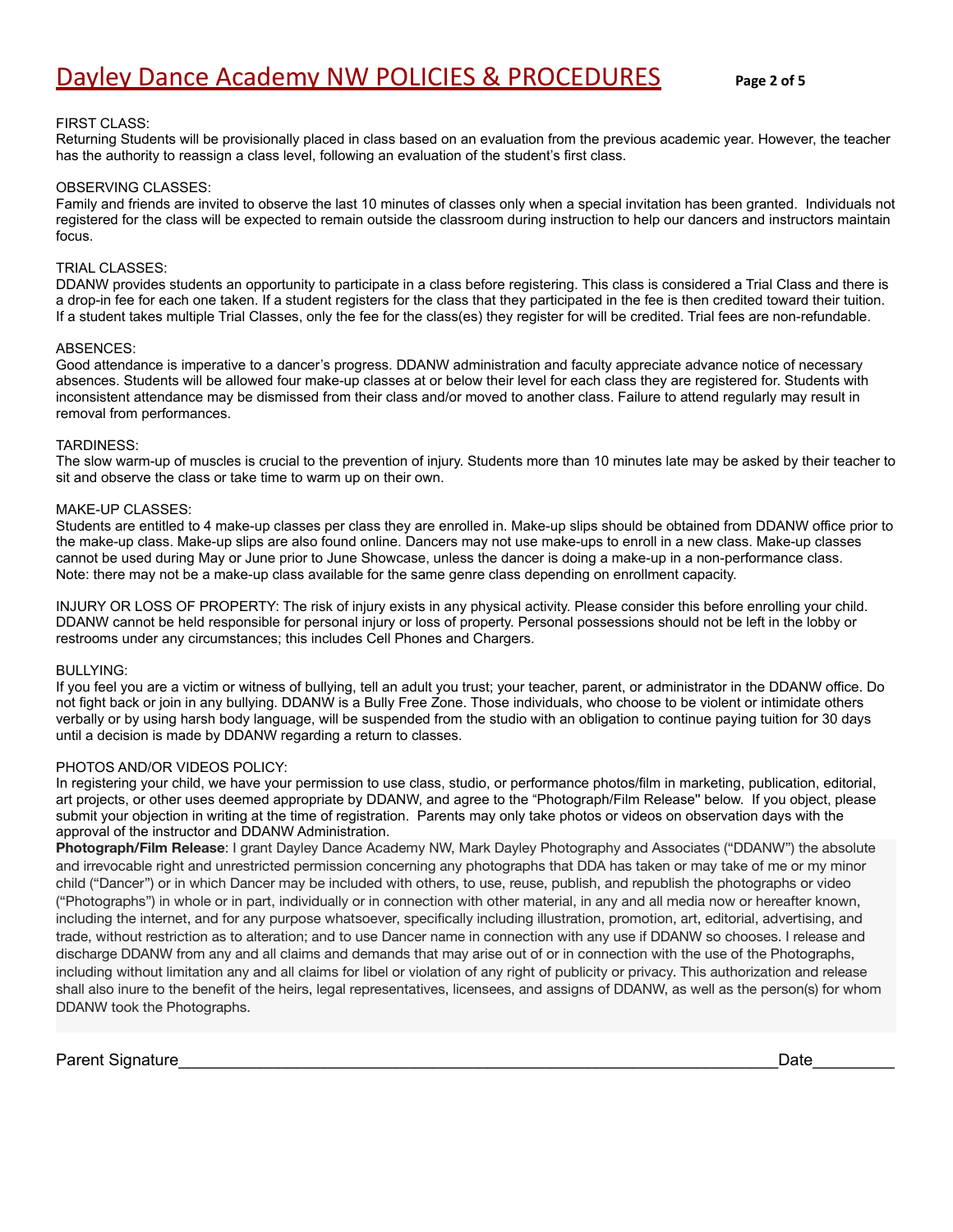#### ACADEMIC YEAR:

Classes operate on an academic calendar year. September to June is based on a total of 38 lessons. Most months will have 4 lessons, while some will have 3 or 5, but tuition payment plans are based on a calendar year. Your academic year tuition is inclusive of holidays off and stage rehearsals for performance. If you are on a monthly payment plan, your tuition has been prorated and is the same each month, DO NOT adjust your tuition payments.

• Class Tuition Rates: All tuition fees can be found in the Tuition Rates table on the tuition-pricing page of our website.

#### PAYMENT PLANS:

We offer 3 payment plans:

• Monthly Payment Plan (10 months): 1/10 of the total tuition will be charged each month from September through June. Tuition is due on the 25th of the prior month. (Example: October tuition is due on September 25<sup>th</sup>. Please note: Tuition would be considered late after *the 1st of October.*)

- 3 Payment Plan: 1/3 of the total tuition will be charged on the 25th of August, November, & February.
- 1 Payment Plan: Full season tuition paid by August 25th.

#### PAYMENT METHOD:

All students are required to enroll in ACH *automatic payment deduction from an authorized bank account*. All tuition payments will be deducted on the 25<sup>th</sup> of the prior month. Check payments for tuition must be received by the 20th of the prior month or auto-pay will automatically process for that account. A \$10 fee is applied monthly to accounts without an active automatic payment method on file.

#### REGISTRATION FEE:

A registration fee of \$35 per student is required to enroll at Dayley Dance Academy NW. Each additional family member will receive a discounted registration fee of \$15 per dancer.

#### SHOWCASE & COSTUME FEE:

**Accelerated/IDC Program (Females) Performance Costume Fees:** Each student will be charged a *\$240 costume fee for the year*. Competitive students will be charged an additional \$80/class costume fee. All costume fees are non-refundable and will be **auto-charged November 1st, 2022** via auto-payment method, unless payment arrangements have been made. Costume fee includes all costume pieces for required classes. Dance shoes are not included. This fee also includes any costume rental pieces owned by DDANW.

**Pointe/Ballet Costume Fee:** Each student will be charged an *\$80 costume fee for the year*. All costume fees are non-refundable and will be **auto-charged November 1st, 2022** via auto-payment method. Costume fee includes all costume pieces for Pointe class, as well as one pair of tights. Shoes are not included. This fee includes any costume rental pieces owned by DDANW.

**Ballroom/Partnering Costume Fee:** Each student will be charged a *\$80 costume fee for the year*. All costume fees are non-refundable and will be **auto-charged November 1st, 2022** via auto-payment method. Costume fee includes all costume pieces and accessories for the Ballroom/Partnering class. Shoes are not included. This fee includes any costume rentals.

**Tech & Performance (ages 8+) & Young Dancers Programs (ages 3-7) Performance Costume Fee:** Each student will be charged a *\$80/class costume fee*. Students not performing in the year-end Showcase in June must notify the office in writing before **November 1st, 2022 (auto-pay date)** to avoid being charged costume fees. All costume fees are non-refundable and will be auto-charged via auto-payment method. Costume fee includes all costume pieces/accessories for the class enrolled in, including one pair of tights. Shoes are not included.

**Male Dancers Performance Costume Fee:** Each student will be charged a *costume fee*. **\$75/male dancer program costume fee**. Students not performing in the year-end Showcase in June must notify the office in writing before **November 1st, 2022 (auto-pay date)** to avoid being charged costume fees. All costume fees are non-refundable and will be auto-charged via auto-payment method. Costume fee includes all costume pieces/accessories for the class enrolled in. Shoes are not included. This fee includes any costume rental pieces owned by DDANW.

#### RECITAL FEE:

This fee is for All Students participating in the end of year Performance Showcase.

Recital Fee is \$75 for an individual dancer. For Families of 2 or more dancers, add \$18 per dancer. One *automatic payment deduction* in the amount of \$75 + \$18 for each additional dancer will take place on **April 15th , 2023**.

#### *Each family will receive a professional recording of the performance in the form of digital downloads.*

A link to our videos will be available 6-8 weeks post performance. They will be available for download.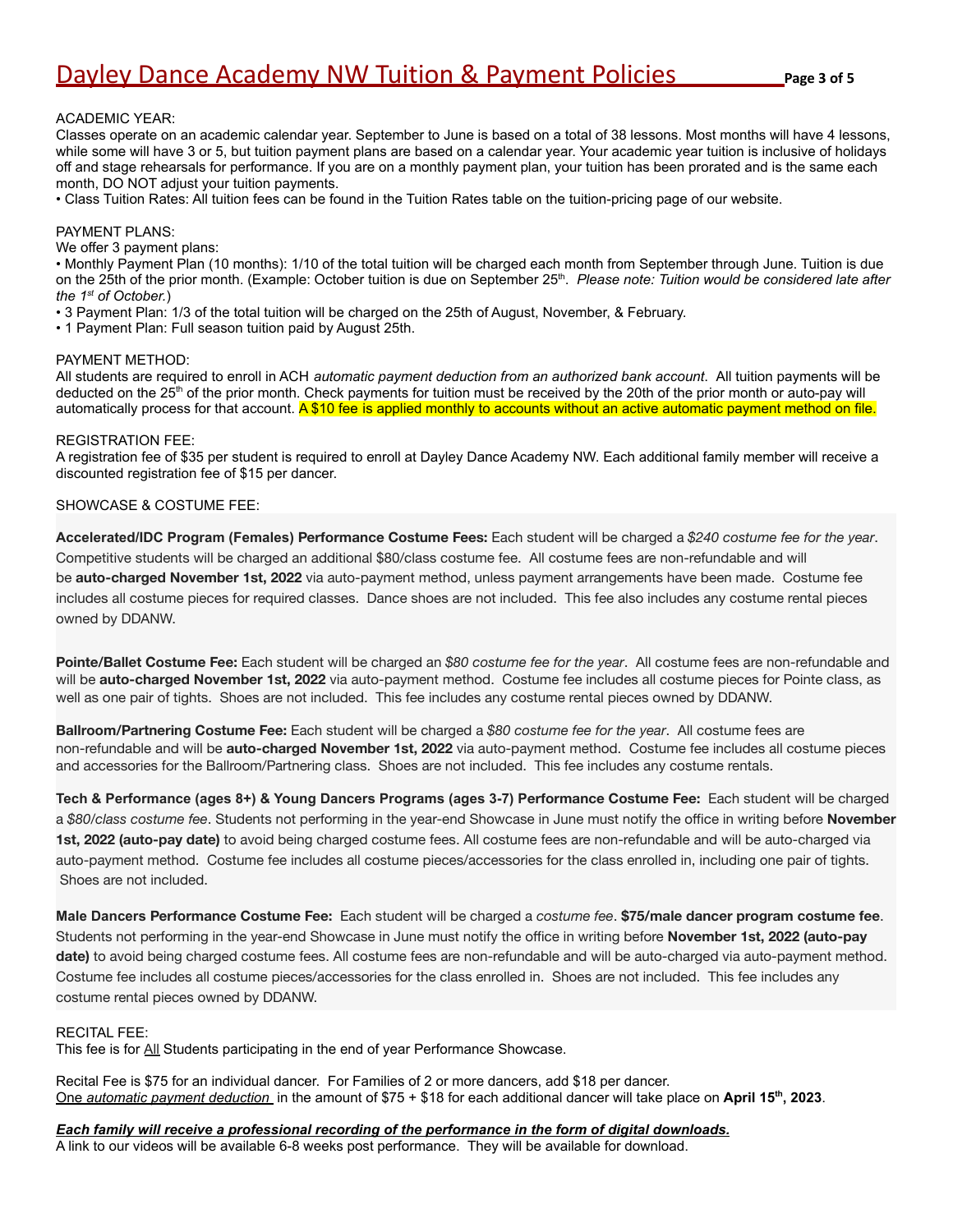**Each student will receive digital class photographs for each class enrolled in**. Class/Individual Photo schedule is in the spring. Individual photo packages will be available for purchase from "Mark Dayley Photography".

*Each family will receive 2 tickets to the performance of your choice.* Extra tickets will be available for purchase starting on May 15<sup>th</sup> each year. Tickets will be pre-sold for \$15 each on a first come first served basis. Tickets at the door will be \$16.

#### IN ORDER TO PERFORM POLICY:

#### **All tuition, late fees, costume fees, recital fees, must be paid in full before any student is permitted to perform in any production.**

#### **\*\*Initial \_\_\_\_\_\_\_\_ I have read the above information and understand and agree to the terms**

#### LATE FEE POLICY:

All payments are due on the 25th of the prior month and considered late after the 1st. Late fees are \$25. Late fees are charged every month until balance has been paid in full. *(Example: An invoice that is 3 months late will have a \$25 late fee applied for each month. Total late fee would be: \$75.)*

#### **\*\*Initial \_\_\_\_\_\_\_\_ I have read the above information and understand and agree to the terms**

#### NSF OR FAILED AUTO-PAYMENT:

Customers are responsible for making sure credit/debit cards or ACH will clear on the payment date. If payment fails for any reason, a \$35 failed payment processing fee will be charged. NSF checks will incur a \$35 NSF charge. *Please note that clients are responsible for updating the payment method to avoid failed payment fees when credit cards expire or are over the limit*. *Example Failed Auto-payment: If your automated payment fails for any reason and the original amount of the automated payment is \$104. A \$35 payment failed fee + \$25 late fee will be added to your bill. Example Above: \$104 + \$35 + \$25 = \$164 is now due.*

**\*\*Initial \_\_\_\_\_\_\_\_ I have read the above information and understand and agree to the terms**

#### CHANGE/DROP CLASS POLICY:

Students are enrolled in classes for the academic year, and all tuition has been prorated to accommodate your payment plan. If you'd like to change or drop a class, we require a 30-day written notice in the form of a signed "Change/Drop Class Form", which can be printed off online or acquired at the front desk.

Tuition Responsibility: Students/Parents are responsible for tuition through the 30 days, until the official drop class date. Auto Payments will still be charged on the 25th of the month as per the enrollment agreement, and any adjustments will be made by the front office on the last payment due.

Students participating in the June Recital are not permitted to Change or Drop Classes after April 1st. Dancers enrolled in the Male Dancer program and females enrolled in Ballroom/Partnering classes agree to the full 38 week season if performing in the June Showcase. Dancers who disregard this policy are responsible for the remainder of the 38 weeks of tuition at full price.

#### **\*\*Initial \_\_\_\_\_\_\_\_ I have read the above information and understand and agree to the terms**

#### REFUNDS:

Full yearly tuition will be refunded only if written notification from the parent is received 24 hours prior to the first class. A 75% refund will be granted up to the third class. No refunds will be granted after the third class. *All fees are non-refundable, including costume fees, recital fees, tickets, registration fees, etc.*

#### APPEARANCE AGREEMENT:

DDANW has a class dress code and performance appearance standards by which we expect ALL students to apply in order to maintain a professional, distraction free environment for everyone. By signing this form, you agree to follow the dress code for classes and to wear the class-required shoes, tights, costuming, and follow hair and make-up requirements for all performances.

#### **\*\*Initial \_\_\_\_\_\_\_\_ I have read the above information and understand and agree to the terms**

I, on my own behalf and on behalf of Participant, hereby warrant that I have read this "Policies & Procedures document" in its entirety and fully understand its contents, agree to all terms and conditions in the Policies & Procedures document, and acknowledge I have signed this document voluntarily and of my own free will.

Parent : \_\_\_\_\_\_\_\_\_\_\_\_\_\_\_\_\_\_\_\_\_\_\_\_\_\_\_ Participant (Minor) : \_\_\_\_\_\_\_\_\_\_\_\_\_\_\_\_\_\_\_\_\_\_\_\_\_\_\_\_\_\_\_\_\_\_

Parent Signature et al. 2008 and 2009 and 2009 and 2009 and 2009 and 2009 and 2009 and 2009 and 2009 and 2009 and 2009 and 2009 and 2009 and 2009 and 2009 and 2009 and 2009 and 2009 and 2009 and 2009 and 2009 and 2009 and